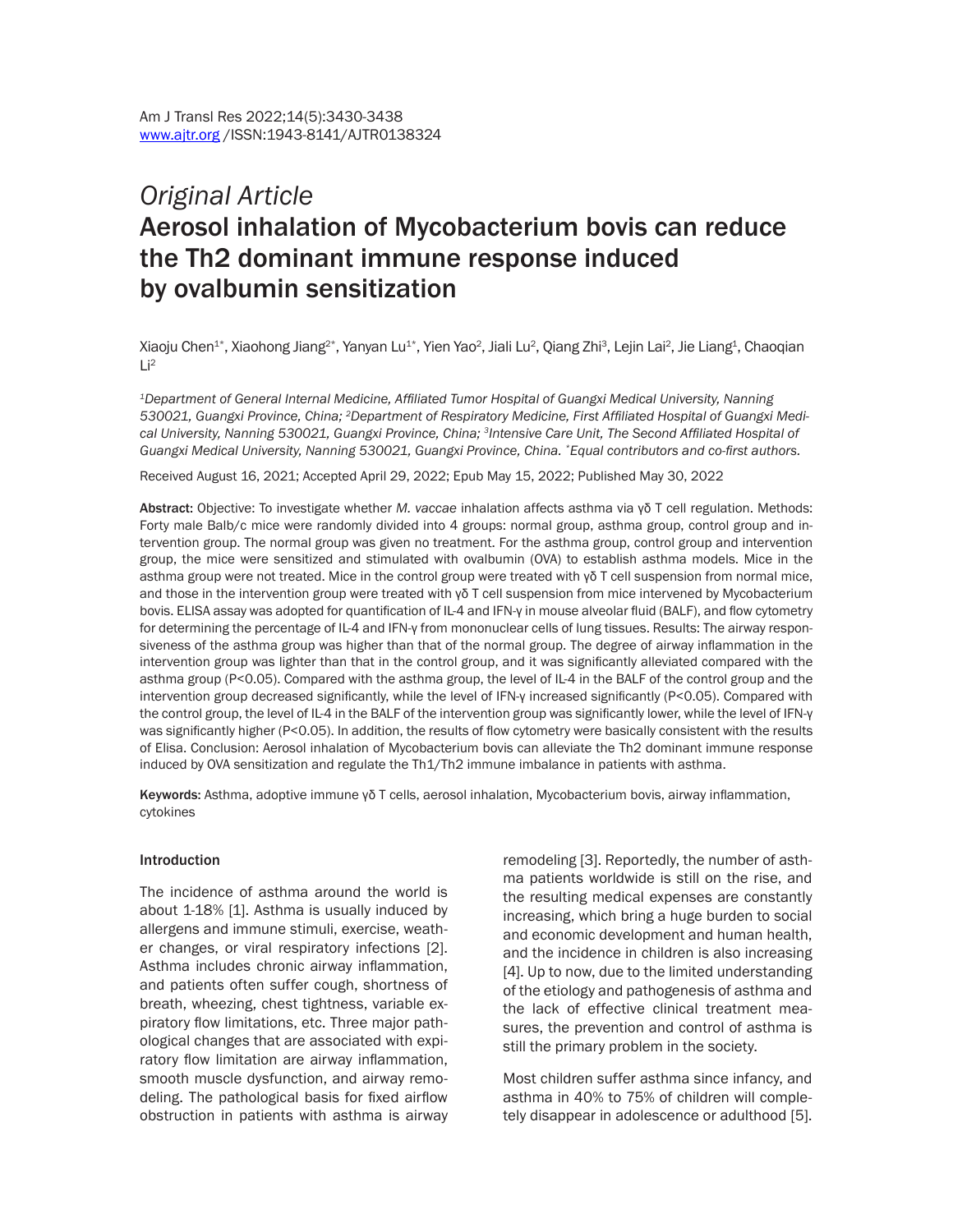Early respiratory syncytial virus (RSV) infection in lower respiratory tract is a risk factor for allergic sensitization in children. Aoyagi et al. [6] reported that compared with the same age group, infants had lower content of IFN-γproducing T cells in their peripheral blood due to the influence of respiratory syncytial virus and bronchiolitis. In addition, they also found the normalization of the content of γδ T cells in convalescence, which indicated that the decrease of IFN-γ in γδ T cells might play a crucial role in the development of asthma. Previous clinical work has revealed that moderate persistent asthma symptoms can be alleviated by inhaling inactivated *Mycobacterium phlei*, which improves lung function and lowers total serum IgE level in a manner that is both safe and similar to that of Seretide. Compared with the adverse reactions caused by BCG injection, aerosol inhalation of inactivated Mycobacterium phlei is safer [7].

T cells are a key component of the adaptive immune system and are essential for defending against alien organisms and self-disorders [8]. According to the composition of T cell receptor (TCR), T cells can be classified into two subsets: γδ T cells and αβ T cells [9]. γδ T cells are the third branch of adaptive immune system in jaw vertebrates beside αβ T cells and B cells. Like the other two types of lymphocytes, they express different antigen receptors and can specifically recognize ligands [10]. γδ T cells are considered to be the bridge between adaptive immunity and innate immunity. γδ T cells and their subsets play a vital role in the pathogenesis of asthma. In the previous study of our group, we found that there is a Th1/Th2 immune regulation model in γδ T cell subsets [11]. γδ T cells have been proved to affect allergen-driven airway hyperresponsiveness (AHR) and have antiviral activity, suggesting that γδ T cells are involved in the pathogenesis of asthma [12].

Accordingly, we carried out this research to study *Mycobacterium bovis* and asthma mice to find a therapeutic target for asthma, which is also the innovation of our research.

#### Materials and methods

#### *Sources of instruments and reagents*

Ovalbumin (OVA, Grade V) and phorbol ester (PMA) (Sigma Company, USA); Mycobacterium vaccae for aerosol injection (batch number: 20171001, Anhui Zhifei Longcom Biopharmaceutical Co., Ltd., China); aluminum hydroxide powder (analytically pure; Pierce Company, USA); Wright stain solution (Guangzhou Weijia Biotechnology Co., Ltd., China); Elisa kits for IL-4 and IFN-γ (Shanghai Yikesai biology products Co., Ltd., China); flow antibodies APC-IFN-γ and PE-IL-4 (Ecoscience Company, USA); Percp-CD4, monensin, and fixing/membrane breaking solution (BD Company, USA); mouse CD4 Cell Sorting Kit and Sorting Column MS (Miltenyi Biotec, Germany); ultrasonic atomizer WH-2000 (Guangdong Yuehua Medical Instrument Factory Co., Ltd., China); enzyme micro-plate reader (BIO Company, China); RAD imark and FACS Canto II flow cytometer (BD Company, USA).

# *Magnetic bead sorting (positive sorting method) of T cells*

Buffer was diluted (1:10) with PBS supplemented with 0.5% BSA, 2 mM MEDTA and 0.1% sodium azide or sterile distilled water. The cell suspension was adjusted to 20×10<sup>6</sup> cells/mL, and 59 mL of purified anti-mouse CD16/CD32 monoclonal antibody (Novus, NBP1-43672, USA) or biotin-labeled mouse dendritic cells were added per  $1 \times 10^6$  cells. The mixture was heated in a water bath (15 min). The labeled cells were washed with a buffer, centrifuged for 5 min (1500 rpm), and the precipitation was obtained by discarding the supernatant. The collected cells were centrifuged for 5 min (1500 rpm/min), the supernatant was discarded, buffer and cellular magnetic beads were added, and the precipitates were obtained after incubation for 15 min (4°C). The mixture was then added to buffer to full, centrifuged for 5 min (1500 rpm), and the supernatant was discarded to obtain a pellet. The cells passing through the MS column were placed in a suitable collection tube. After that, γδ T cells were centrifuged for 5 min (1500 rpm/min), and the supernatant was discarded to obtain precipitation. The cells were collected and finally counted.

#### *Preparation of mononuclear cell suspension from lung tissue*

RPMI1640 medium (2 mL) containing collagenase IV (2.5  $g \cdot L^{-1}$ ) was injected into the right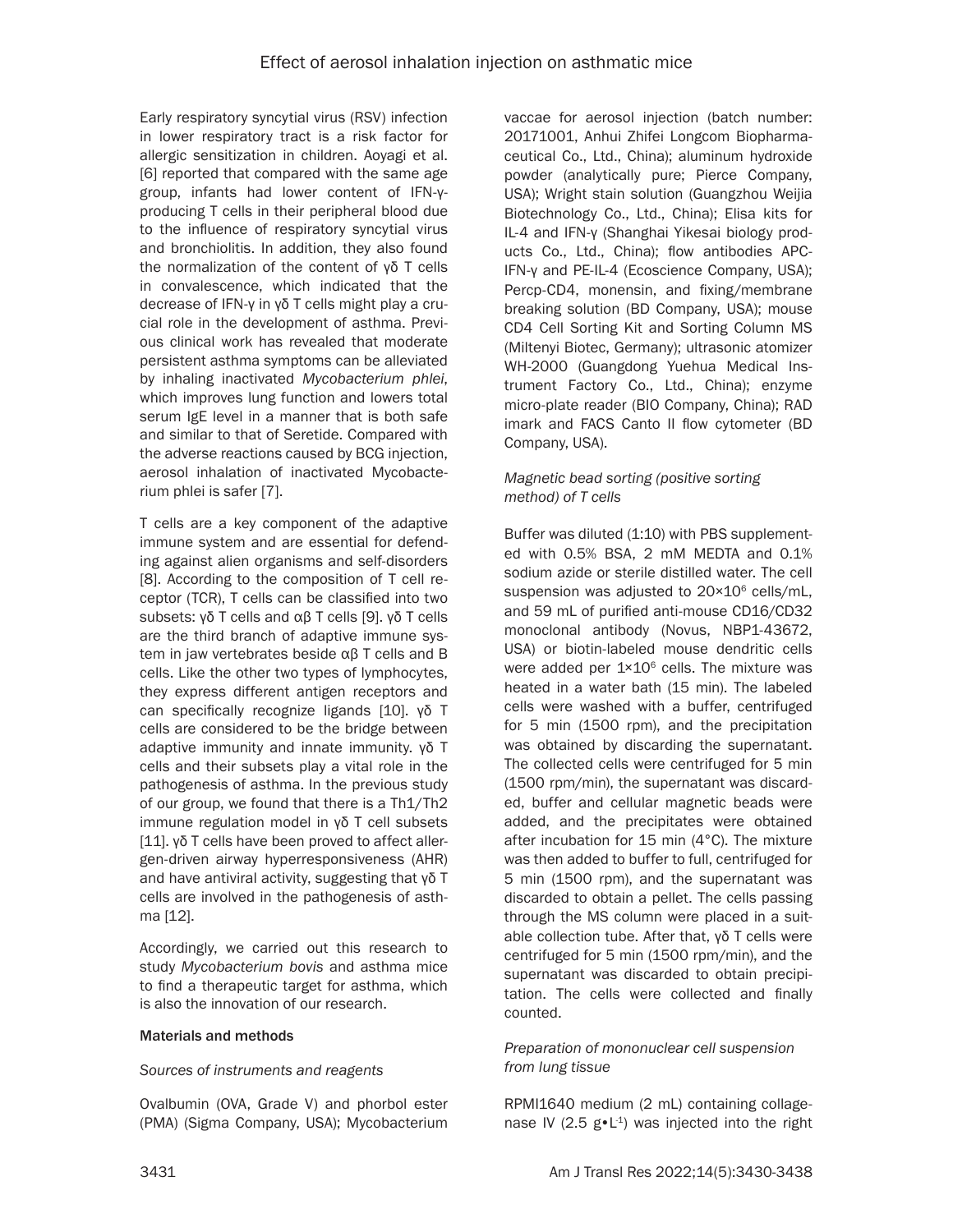lung of the sheared mouse, and then the right lung was put into a shaking table for about 40 min digestion at a constant temperature of 37°C, during which it was evenly mixed with a Pasteur pipet every 15 min. The cell suspension and the incompletely digested lung tissue mass were gently ground and filtered via a 200-mesh filter screen, followed by 5-min centrifugation (1500 r/min) and discarding of the supernatant. It was let to stand still in the dark for 3 min after addition of red blood cell lysate, followed by 5 min centrifugation (1500 r/min). Finally, mononuclear cells of the lung were resuspended in RPMI1640 medium containing 10% fetal bovine serum after three times of washing with PBS.

## *Constructions of animal models*

Bronchial asthma models were established and improved based on the research by Koh et al. [2]. Specifically, the bronchial asthma models were established by OVA injection and inhalation stimulation. Each mouse was given intraperitoneal injection of OVA-aluminum hydroxide suspension on the  $1^{st}$ ,  $7^{th}$  and  $14^{th}$  days, respectively. On the  $21<sup>st</sup>$  day, the mouse was placed in an atomizing box and let to inhale OVA phosphate buffer solution for approximate 30 min, once every other day, for a total of five times. For mice in normal group, PBS was used for injection and inhalation stimulation.

# *Experimental grouping*

Forty male Balb/c mice were randomly assigned to four groups: normal group, asthma group, control group and intervention group, with 10 mice in each group. The asthma group, control group and intervention group were all sensitized with OVA to establish mouse models of bronchial asthma according the above method.

In addition, TCR-β-/-mice were divided into the TCR-β-/-saline group and the TCR-β-/-*Mycobacterium bovis* group. Mice in the TCR-β-/- *Mycobacterium bovis* group were treated with ultrasonic atomization inhalation of *Mycobacterium bovis* for injection (WH-2000, Guangdong Yuehua Medical Device Factory Co., Ltd.), once a day, for 5 consecutive days. Mice in the TCR-β-/-normal saline group were treated with ultrasonic atomization inhalation of 10 mL normal saline, once a day, for 5 consecutive days. After the last atomization, the spleen of each mouse was taken, and γδ T cell suspension was separated and injected into tail vein of BALB/C male mice in the control group and intervention group respectively. Namely, in the control group, mice were given aerosol inhalation of γδ T cell suspension from TCR-β-/-saline group once a day until the end of stimulation. In the intervention group, mice were given aerosol inhalation of γδ T cell suspension from TCR-β-/-*Mycobacterium bovis* group once a day until the end of stimulation. The normal group and asthma group didn't receive inhalation treatment.

# *Determination of airway responsiveness*

After the last stimulation with OVA, the airway resistance of mice was measured by FinePointeNAM function instrument. The calibration instrument was washed with 20 uL PBS before use. The mice were put in the test cabin for 6 min and then they were inhaled 20 uL (0, 12.5, 25, 50 mg/mL) methacholine (Mch.PBS) solution for 30 s and the data within 3 min were recorded. Excitation with the next concentration was performed after recovery for 4 min.

# *Sample collection*

Each anesthetized mouse was injected intraperitoneally with 1% pentobarbital sodium (80 mg/kg) followed by tracheal intubation. First, 0.5 mL PBS at 4°C was used for slowly lavaging the lungs, and bronchoalveolar lavage fluid (BALF) was recovered for 3 times, with a recovery rate of >85%. The BALF was collected, followed by 10-min centrifugation (1500 r/min, 4°C). The supernatant was sub-packaged in -80°C refrigerator for detection of cytokines by ELISA. The total number of cells was counted by Wright's staining smear precipitate.

# *HE staining*

The lung tissues of mice were collected, fixed with 4% paraformaldehyde at 4°C for 24 h, dehydrated, embedded, and sliced (5 μm). Subsequently, the slices were subjected to 12-s hematoxylin staining and then washed. Scoff blue solution was put in the slices to make them blue, followed by 3-min washing with water, 3-min washing with alcohol. In the end, the slices were placed in oven. The sec-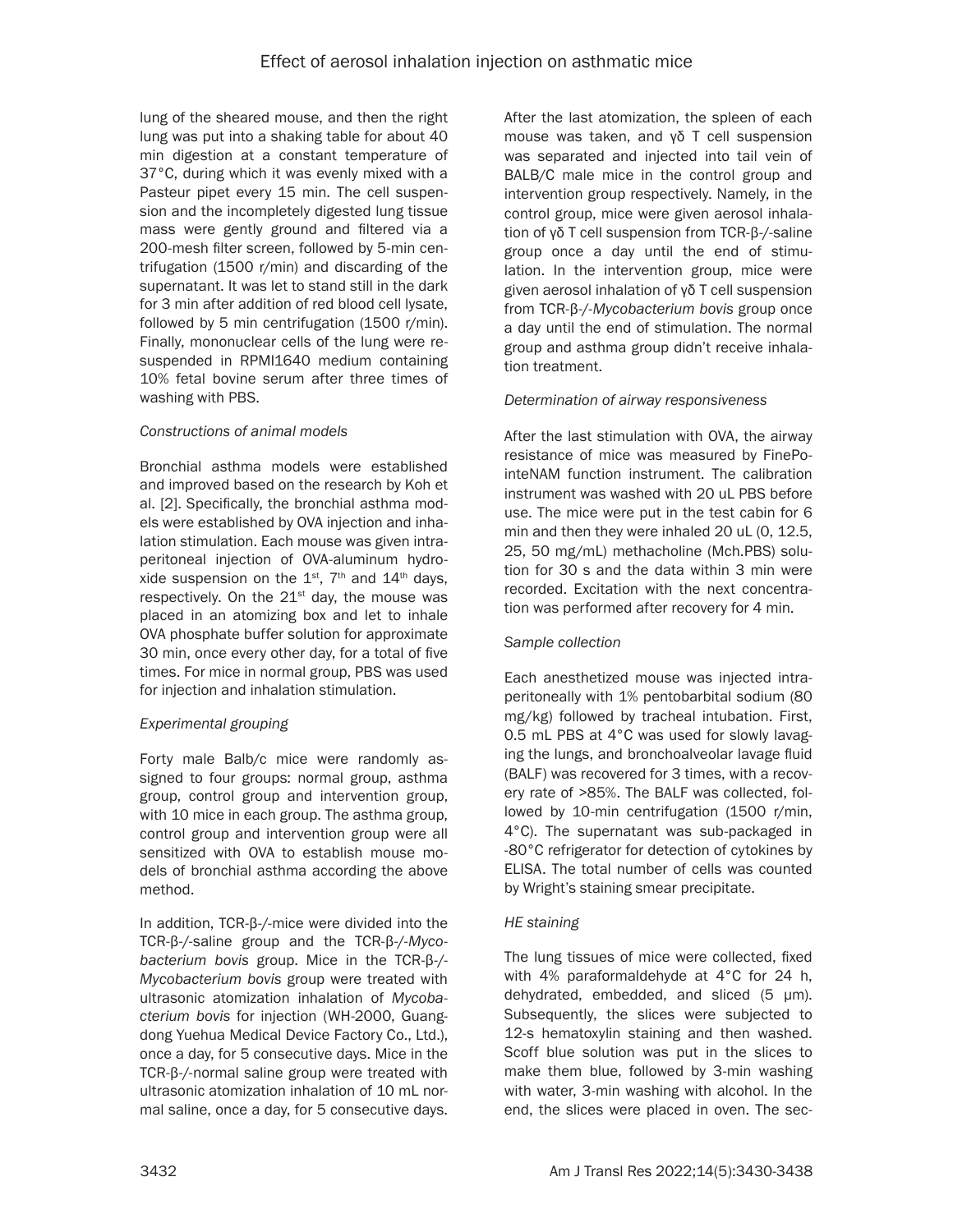Table 1. Adverse reactions

| Group                       | Times of<br>scratching<br>mouth and nose | Shortness<br>of breath |
|-----------------------------|------------------------------------------|------------------------|
| Normal group $(n=10)$       | 0                                        |                        |
| Asthma group $(n=10)$       | 42                                       | 24                     |
| Control group (n=10)        | 22                                       | 10                     |
| Intervention group $(n=10)$ | 8                                        | 2                      |



Figure 1. sRaw growth curve (n=10 for each group) One-way ANOVA was conducted and LSD-T test was used for post-hoc test. \*\*P<0.01, \*\*\*P<0.001.

tion was recorded with BX 51 optical microscope (Olympus, Tokyo, Japan) at 200X.

# *ELISA detection*

The ELISA method was used to detect IL-4 (China, Beijing, beyotime, PI612) and INF-γ (China, Beijing, beyotime, PI508) in bronchoalveolar lavage fluid (BALF) according to the instructions of the kit.

# *Flow cytometry*

The concentration of mononuclear cell suspension of the lung was adjusted to  $1 \times 10^9$  cells/L with RPMII640 medium, and every 1 mL cell suspension was cultured with PMA (25 μg/L) (USA, sigma, P1269), ionomycin (1 μg/L) (USA, sigma, 407951) and monensin (USA, BD, 55- 4724), followed by 4-6 h incubation (5%  $CO<sub>2</sub>$ , 37°C). The cells were acquired, and washed via PBS, followed by centrifugation and discarding of supernatant. PerCP anti-CD4 antibody (e-Bioscience Company, USA) was added, followed by 9-min incubation (4°C). After 30 min, the cells were cleaned with PBS. The fixing/membrane breaking solution was added, followed by 20-min incubation (4°C) in the dark and washing with wash-buffer. PE anti-IL-4 anti-

body (e-Bioscience Company, USA) and APC anti-IFN-γ (e-Bioscience Company, USA) were added, followed by 30-min incubation (4°C) in the dark, two times of washing with PBS, and discarding of the supernatant. The cells were resuspended in 2009L PBS, and finally quantified via a flow cytometry.

# *Statistical methods*

Charts were processed by Prism 5.0 and flow cytometry data were assessed by Flowjo 7.6. SPSS 17.0 was used for statistical analyses.  $\frac{33}{21}$ . We was used for statistical analyses. homogeneity of variance was tested first. Oneway ANOVA followed with the LSD test was used for the comparison of measurement data that were normally distributed. Correlations between the tests were assessed using Pearson's correlation. P<0.05 was considered statistically significant.

## **Results**

## *Symptoms and manifestations of asthma mice*

After modeling, mice from the asthma group, control group, and intervention group displayed asthmatic reactions such as anxiety-like behavior, irritability, rapid breathing, nose and mouth scratching, a hunchback posture, belly myotonic dystrophy, gatism, and so on. After inhalation treatment, in the control group, the symptoms and nose scratches were reduced with the nebulized challenge and rapid breathing was improved compared to the asthma group. While mice in the intervention group exhibited improvements in rapid breathing compared to those in the control group (Table 1). None of these symptoms were noted in the normal group and no mice in any group died.

# *Airway reactivity*

A non-invasive pulmonary instrument (Fine-PointeNAM) was used to test the lung function of mice in each group. After Mch stimulation (12.5, 25 and 50 mg/mL), the airway responsiveness of asthmatic mice was higher than that of normal mice. The sRaw growth values of mice from the asthma group were higher than those of mice from the control group and the intervention group (P<0.05). The sRaw growth value in the intervention group was lower than that in the control group (Figure 1, P<0.05).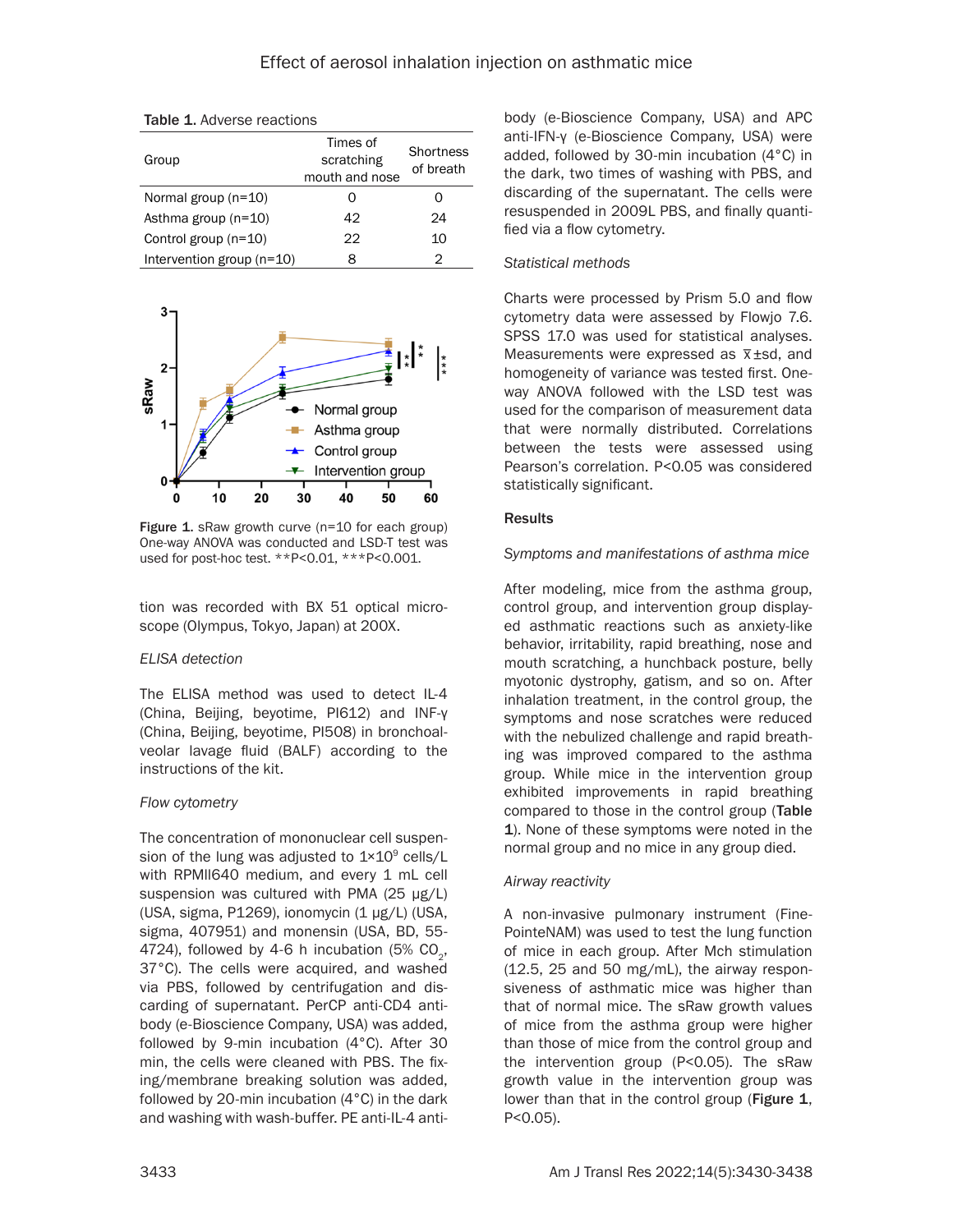| Group                       | Total number of         | Cell count (%)              |                                 |                    |                   |
|-----------------------------|-------------------------|-----------------------------|---------------------------------|--------------------|-------------------|
|                             | cells $(x10^6$ /ml)     | Eosinophils                 | Lymphocytes                     | <b>Neutrophils</b> | Monocytes         |
| Normal group $(n=10)$       | $41.36 \pm 2.15$        | $1.87 + 0.31$               | 23.39+4.36                      | $51.89 \pm 2.75$   | $9.90 + 2.41$     |
| Asthma group $(n=10)$       | $116.32 + 2.13^{\circ}$ | $15.01 + 1.43^{\circ}$      | $31.61 + 2.18^{\circ}$          | 58.86+2.43         | $4.62 + 1.58$     |
| Control group (n=10)        | $93.41 + 3.74$          | $11.03 + 1.98$ <sup>*</sup> | $29.11 + 2.52^*$                | $55.32 + 2.67$     | $6.12 + 1.23$     |
| Intervention group $(n=10)$ | 72.61+1.92*,#           | $7.00 + 6.21$ *,#           | $25.35 \pm 1.63$ <sup>*,#</sup> | $53.19 + 1.74$     | $7.70 \pm 2.96^*$ |

Table 2. Comparison of the total number and classification of cells in mouse bronchoalveolar lavage fluid

<sup>Δ</sup>P<0.05, compared with normal group; \*P<0.05, compared with asthma group; #P<0.05, compared with control group.



Figure 2. Histopathological manifestations of lung tissue (HE staining ×40, n=10 for each group). Note: The arrow shows cell infiltration. One-way ANOVA was conducted, and LSD-T test was used for post-test.

#### *BALF cells counts*

Compared to the normal group, BALF in the asthma group exhibited a significantly increased proportion of eosinophils, lymphocytes, and total cell numbers (P<0.05). As compared to the asthma group, BALF in the control group and intervention group had significantly decreased proportions of eosinophils, lymphocytes, and total cell numbers (P<0.05). The percentages of eosinophils, lymphocytes and neutrophils in the intervention group were lower than those in the asthma group, while the proportion of monocytes was higher (Table 2, P<0.05).

#### *Pathological observation of lung tissue*

Microscopically, the airway mucosa and the structure of the alveolar wall were intact, and the endothelium of the pulmonary small ves-

sels was smooth in the mice of the normal group. There was no infiltration of inflammatory cells around the airway and blood vessels, no obvious viscous secretion, and the smooth muscle layer and basement membrane were thin. Compared with the normal group, airway mucosal edema, eosinophils and lymphocytes significantly increased in the asthma group, a large number of inflammatory cells infiltrated around the bronchi and small vessels, and the alveolar wall were found in the asthma group. In addition, compared with the asthma group, hypertrophic airway epithelial cells, goblet cells, basement membrane thickening, smooth muscle hypertrophy, infiltration of lymphocytes and eosinophils around the airway and blood vessels were lighter in the control group and those in the intervention group. Moreover, the decrease of lymphocyte and eosinophil infiltration in the intervention group was more obvious than that in the control group (Figure 2).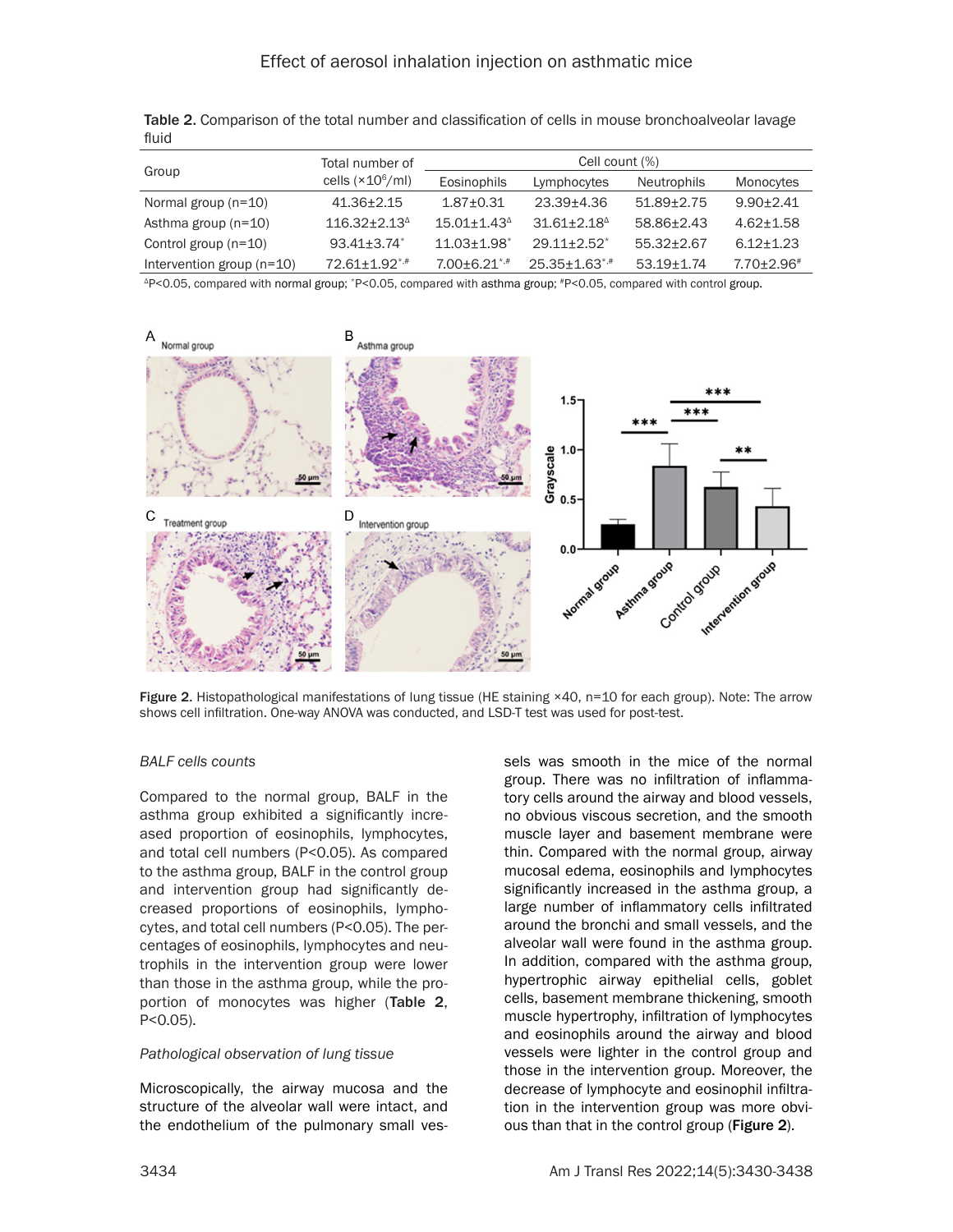

Figure 3. Changes of IL-4 and IFN-γ levels in BALF of mice. A. IL-4 expression in BALF of mice according to Elisa assay (n=10 for each group). B. IFN-γ expression in BALF of mice according to quantification by Elisa assay (n=10 for each group). \*\* indicates P<0.01 in inter-group comparison; \*\*\* indicates P<0.001 in inter-group comparison. One-way ANOVA was conducted, and LSD-T test was used for post-test.

#### *Effect of Mycobacterium bovis on BALF IL-4 and INF-γ in mice*

ELISA revealed significantly increased BALF IL-4 levels and decreased BALF INF-γ levels in the asthma group relative to the normal group (Figure 3, P<0.05). BALF IL-4 in the control group and intervention group was significantly lower than that in the asthma group, though INF-γ levels were significantly higher (Figure 3, P<0.05). The level of BALF IL-4 in the control group was higher than that in the intervention group, while the level of INF-γ in the control group was lower (Figure 3, P<0.05).

#### *Impacts of Mycobacterium bovis on IL-4 and INF-γ secreted by γδ T cells*

Compared with the normal group, the level of IFN-γ secreted by γδ T cells in the lung tissue of asthmatic mice significantly decreased and the level of IL-4 secreted by γδ T cells significantly increased. Compared with the asthma group, the level of IFN-γ secreted by γδ T cells in the control group and intervention group increased significantly, and the level of IL-4 decreased significantly (all P<0.05). The proportion of IFN-γ secreted by γδ T cells in the intervention group was higher than that in the control group, while the level of IL-4 in the intervention group was lower than that in the control group (Figure 4, P<0.05).

#### **Discussion**

T cells are a key component of adaptive immune responses and are essential for the fight against foreign substances and self-diseases [8-11]. γδ T cells do not express CD4 and CD8 molecules, but they are more unique antigen receptors of MHC unrestricted lymphocytes. Therefore, γδ T cells are considered to be the bridge between adaptive immune system and innate immune system, and they play a key role in human defense against infection, tumor and autoimmune diseases [12-15]. The subtypes and immunoreactivity of γδ T cells are different in different diseases [16-19].

γδ T cells and their subsets play a crucial role in the pathogenesis of asthma. Our previous work found that γδ T cell subsets have the function of Th1/Th2 immune regulation [20]. The key is that γδ T cell subsets have different regulatory effects on airway hyperresponsiveness. V γ 1 γδ T cells improve eosinophilic airway inflammation and airway hyperresponsiveness, while V γ 4 γδ T cells reduce airway hyperresponsiveness [21]. Cook and others have shown that γδ T cells affect allergen-driven airway hyperresponsiveness and have antiviral activity, suggesting that they are involved in the deterioration of asthma [5]. Glanville et al. [22] found that the increase of γδ T cells in airway and blood is related to airway obstruction and increased airway hyperresponsiveness. Liu et al. [23] further found that interleukin 17A (IL-17) induces the response of γδ T cells to acute pseudomonas aeruginosa pulmonary infection. Misiak et al. proved that lung γδ T cells are the early source of IL-17, and IL-17 can promote the production of antimicrobial peptides [24]. Our team previously found that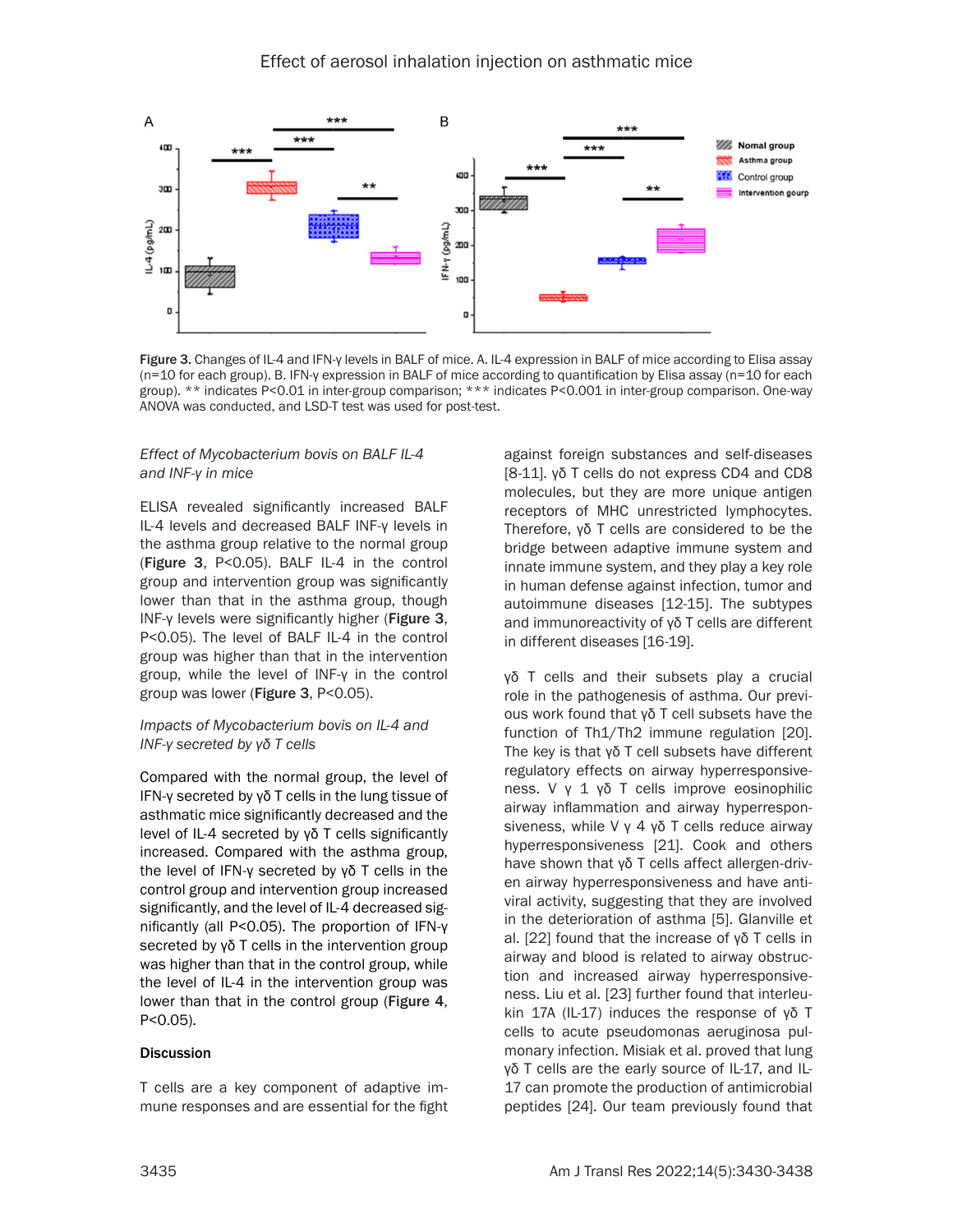

Figure 4. Detection of INF-γ and IL-4 expression in γδ T cells by Flow cytometry (FCM). A. Flow cytometry profile (n=10 for each group); B. INF-γ and IL-4 expression in mice of each group according to flow cytometry (n=10 for each group). \*P<0.05, \*\*P<0.01, \*\*\*P<0.001. One-way ANOVA was conducted, and LSD-T test was used for post-test.

the imbalance of δ T17/γδ Treg in [25] asthmatic mice may be involved in the pathogenesis of OVA-induced asthma. In this research, after Mch challenge, asthmatic mice showed higher airway hyperresponsiveness than normal control mice, and we found that the pulmonary function in the intervention group was improved after inactivated *Mycobacterium* treatment. These results suggest that atomized *Mycobacterium* vaccine may regulate airway responsiveness in asthmatic mice by interfering with γδ T cells.

We also detected the proportion of total eosinophils, lymphocytes and total cells in BALF in mice and we found that Mycobacterium aerosol interfered with γδ T cells to limit the effect of inflammation. Murdoch et al. [26] blocked the function of TCR δ antibody in asthmatic mice and found acute airway inflammation characterized by eosinophilia and aggravation of Th2 cells, suggesting airway remodeling. These results reveal that γδ T cells may be a good candidate for prevention and treatment

of airway remodeling. Our previous studies have demonstrated that aerosol-inactivated *mycobacterium phlei* inhibits the secretion of Th2 cytokines by regulating transcription factors, increasing T-bet mRNA and reducing GATA-3 mRNA expression, thereby reducing airway inflammation [27]. Our current study showed that the IL-4 level in the asthma group was significantly higher than that in the normal group, and the levels of BALF IL-4 in the control group and the intervention group were lower than those in the asthma group, but the levels of IFN-γ in the control group and the intervention group were higher than those in the asthma group. We also found that the γδ T cells of the asthma group was in a tendency to differentiate into Th2 cells, while γδ T cells in the control group and intervention group was in a tendency to differentiate into Th1 cells. These results further suggest that the introduction of γδ T cells into *Mycobacterium bovis* can increase the number of γδ T1 cells by promoting the expression of T-γ (γδ). Therefore, we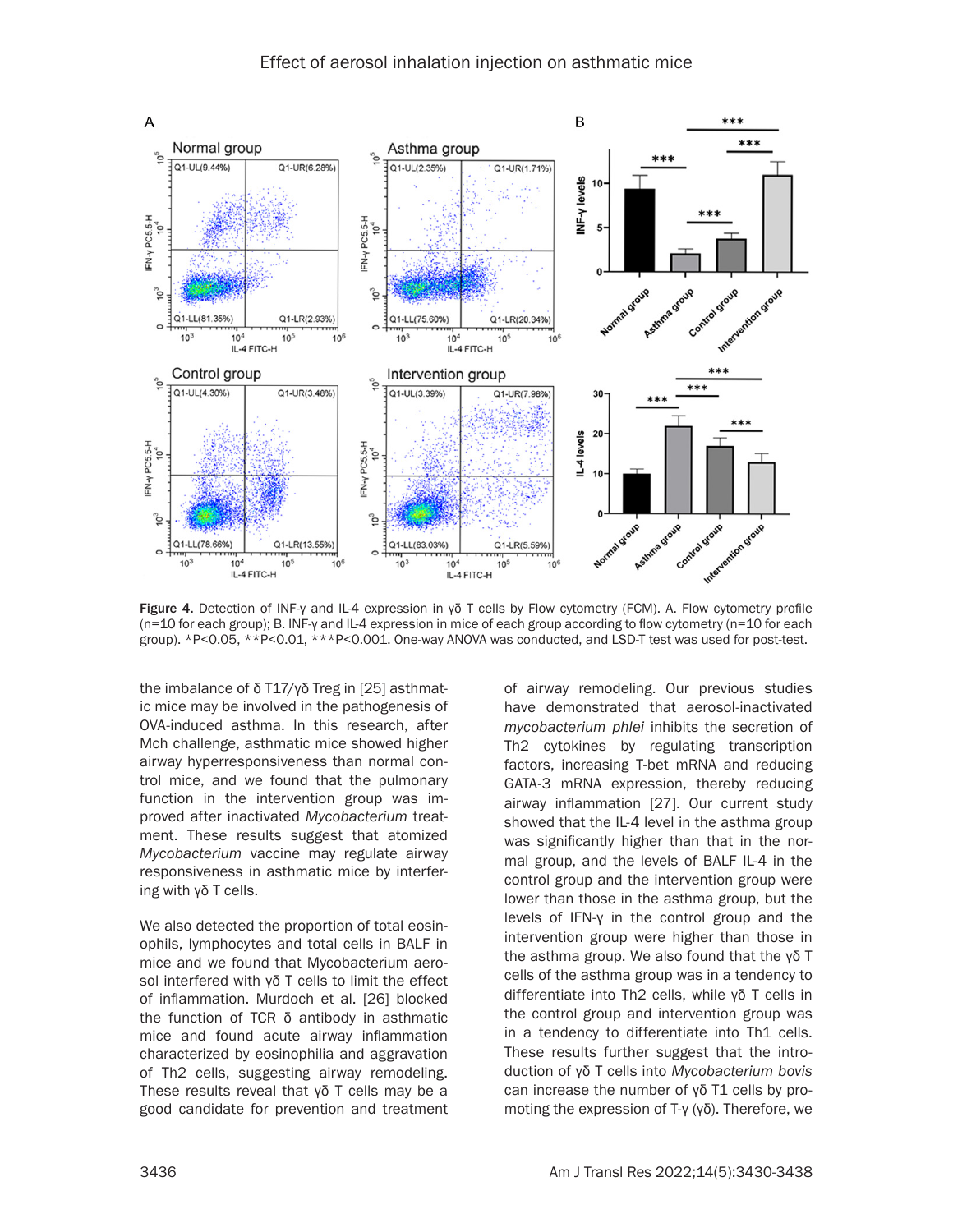speculated that Mycobacterium bovis can down-regulate GATA-3 to inhibit the secretion of IL-4, reduce the number of γδ-T2 cells and regulate the imbalance of γδ-T1/γδ-T2. This suggests that aerosol-inactivated *Mycobacterium phlei* may affect the airway hyperresponsiveness of asthmatic mice by regulating the inflammatory activity of γδ T cells.

Nevertheless, there are still some limitations. First of all, we conducted an animal model study, whether there is the same mechanism *in vitro*, and whether this mechanism can have the same effect in human needs to be further verified. Furthermore, we hope to carry out more experiments in the future research to supplement our research conclusions.

In conclusion, inhaled *Mycobacterium bovis* can reduce the Th2-dominated immune response induced by OVA sensitization and regulate the immune imbalance of Th1/Th2 in asthmatic mice. Hence, *Mycobacterium* may affect the pro-inflammatory airway response of asthmatic mice by regulating the secretion of γδ T cells and suppressing cytokines downstream.

#### Disclosure of conflict of interest

None.

Address correspondence to: Chaoqian Li, Department of Respiratory Medicine, First Affiliated Hospital of Guangxi Medical University, Nanning 530021, Guangxi Province, China. Tel: +86-1730- 7711823; E-mail: [lichaoqian1963@163.com](mailto:lichaoqian1963@163.com)

#### References

- [1] Pennington E, Yaqoob ZJ, Al-Kindi SG and Zein J. Trends in asthma mortality in the United States: 1999 to 2015. Am J Respir Crit Care Med 2019; 199: 1575-1577.
- [2] Koh MS and Irving LB. The natural history of asthma from childhood to adulthood. Int J Clin Pract 2007; 61: 1371-1374.
- [3] Becker AB and Abrams EM. Asthma guidelines: the Global Initiative for Asthma in relation to national guidelines. Curr Opin Allergy Clin Immunol 2017; 17: 99-103.
- [4] Stiemsma LT and Turvey SE. Asthma and the microbiome: defining the critical window in early life. Allergy Asthma Clin Immunol 2017; 13: 3.
- [5] Cook L, Miyahara N, Jin N, Wands JM, Taube C, Roark CL, Potter TA, Gelfand EW, O'Brien RL

and Born WK. Evidence that CD8+ dendritic cells enable the development of gammadelta T cells that modulate airway hyperresponsiveness. J Immunol 2008; 181: 309-319.

- [6] Arrieta MC, Stiemsma LT, Dimitriu PA, Thorson L, Russell S, Yurist-Doutsch S, Kuzeljevic B, Gold MJ, Britton HM, Lefebvre DL, Subbarao P, Mandhane P, Becker A, McNagny KM, Sears MR, Kollmann T; CHILD Study Investigators, Mohn WW, Turvey SE and Finlay BB. Early infancy microbial and metabolic alterations affect risk of childhood asthma. Sci Transl Med 2015; 7: 307ra152.
- [7] Aoyagi M, Shimojo N, Sekine K, Nishimuta T and Kohno Y. Respiratory syncytial virus infection suppresses IFN-gamma production of gammadelta T cells. Clin Exp Immunol 2003; 131: 312-317.
- [8] Chien YH, Meyer C and Bonneville M. γδ T cells: first line of defense and beyond. Annu Rev Immunol 2014; 32: 121-155.
- [9] Silva-Santos B, Serre K and Norell H. γδ T cells in cancer. Nat Rev Immunol 2015; 15: 683- 691.
- [10] Wang ZC, Qi J, Liu LM, Li J, Xu HY, Liang B and Li B. Valsartan reduces AT1-AA-induced apoptosis through suppression oxidative stress mediated ER stress in endothelial progenitor cells. Eur Rev Med Pharmacol Sci 2017; 21: 1159-1168.
- [11] Chen ZW. Protective immune responses of major Vgamma2Vdelta2 T-cell subset in M. tuberculosis infection. Curr Opin Immunol 2016; 42: 105-112.
- [12] Morrow ES, Roseweir A and Edwards J. The role of gamma delta T lymphocytes in breast cancer: a review. Transl Res 2019; 203: 88-96.
- [13] Xie L, Chen W, Wang L, Cheng M, Hu SL and Shen G. Establishment of the culture system of gammadelta T cells in vitro and the anti-tumor effect. Zhonghua Zhong Liu Za Zhi 2018; 40: 247-251.
- [14] Sugie T, Suzuki E, Yamauchi A, Yamagami K, Masuda N, Gondo N, Sumi E, Ikeda T, Tada H, Uozumi R, Kanao S, Tanaka Y, Hamazaki Y, Minato N and Toi M. Combined effects of neoadjuvant letrozole and zoledronic acid on gammadeltaT cells in postmenopausal women with early-stage breast cancer. Breast 2018; 38: 114-119.
- [15] Kakimi K, Matsushita H, Murakawa T and Nakajima J. γδ T cell therapy for the treatment of non-small cell lung cancer. Transl Lung Cancer Res 2014; 3: 23-33.
- [16] Braverman J, Sogi KM, Benjamin D, Nomura DK and Stanley SA. HIF-1alpha is an essential mediator of IFN-gamma-dependent immunity to mycobacterium tuberculosis. J Immunol 2016; 197: 1287-1297.